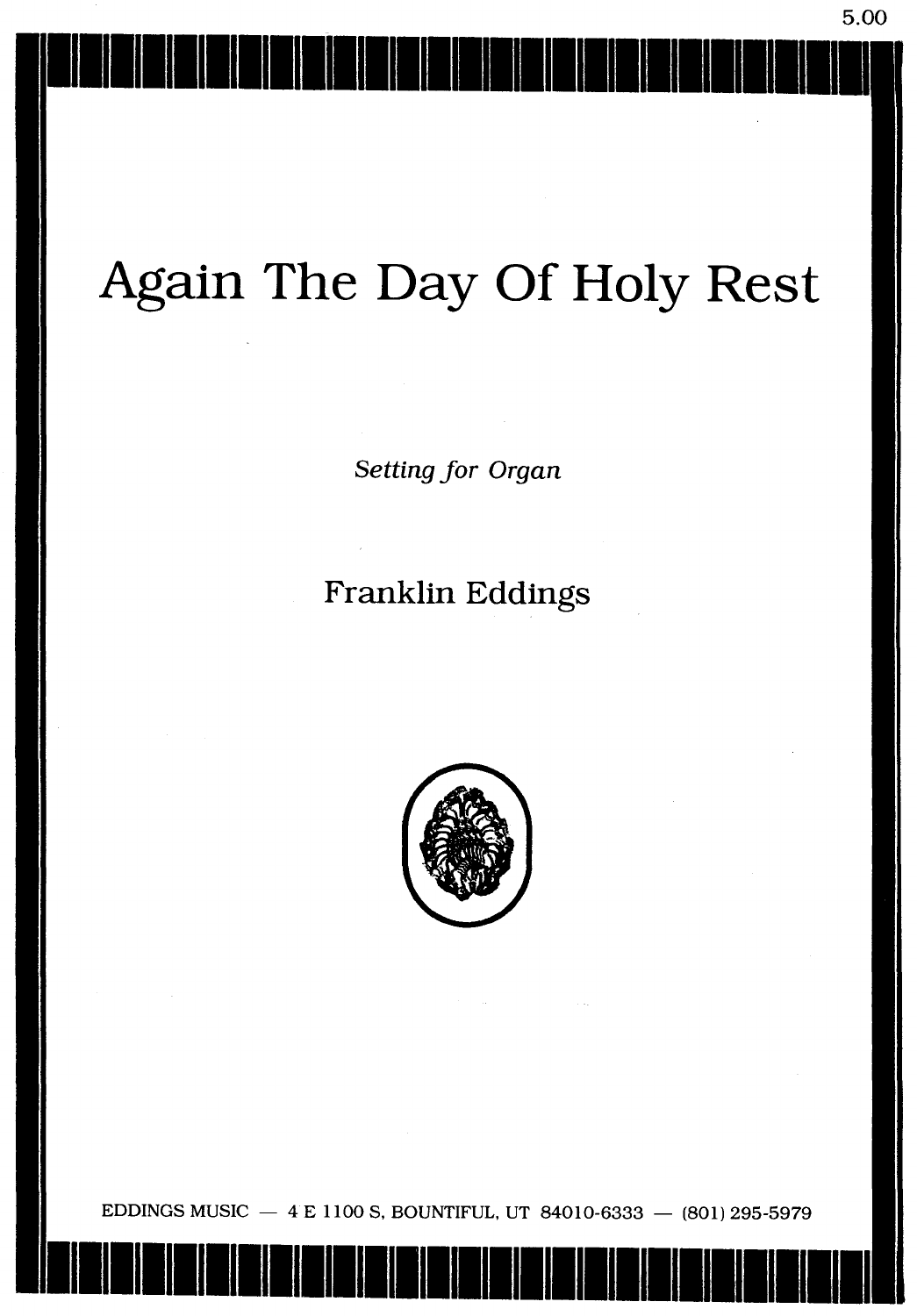### Again the Day of Holy Rest

MELISSA 8.6.8.6.



*Text:* Alexander Schreiner, 1901-1987 *Music:* G. Franklin Eddings b.1933 © 2002 LDS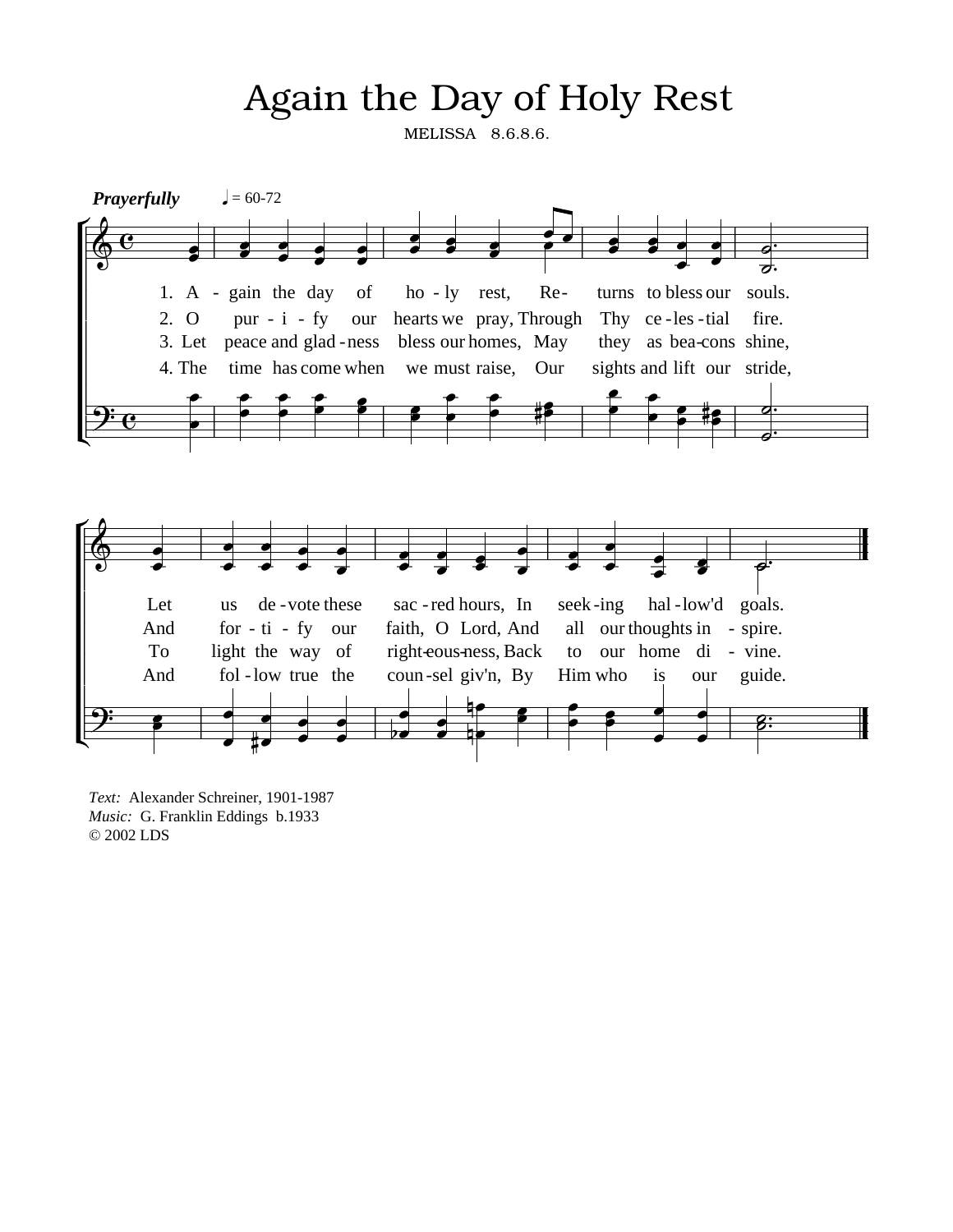## Again The Day Of Holy Rest

Commissioned by J. Scott Rowley **Music Director and Organist** Episcopal Church of the Resurrection  $(4:00)$ 







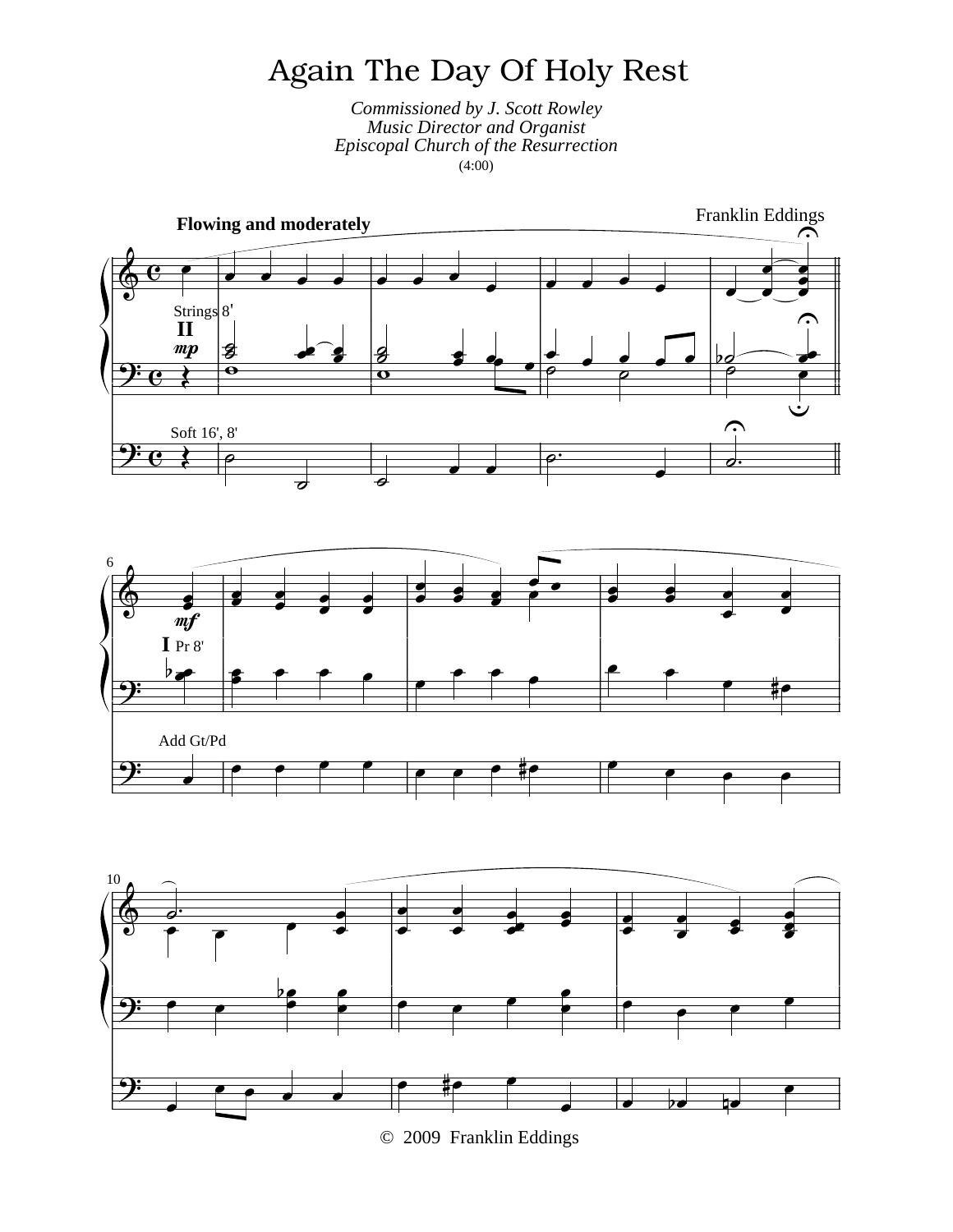



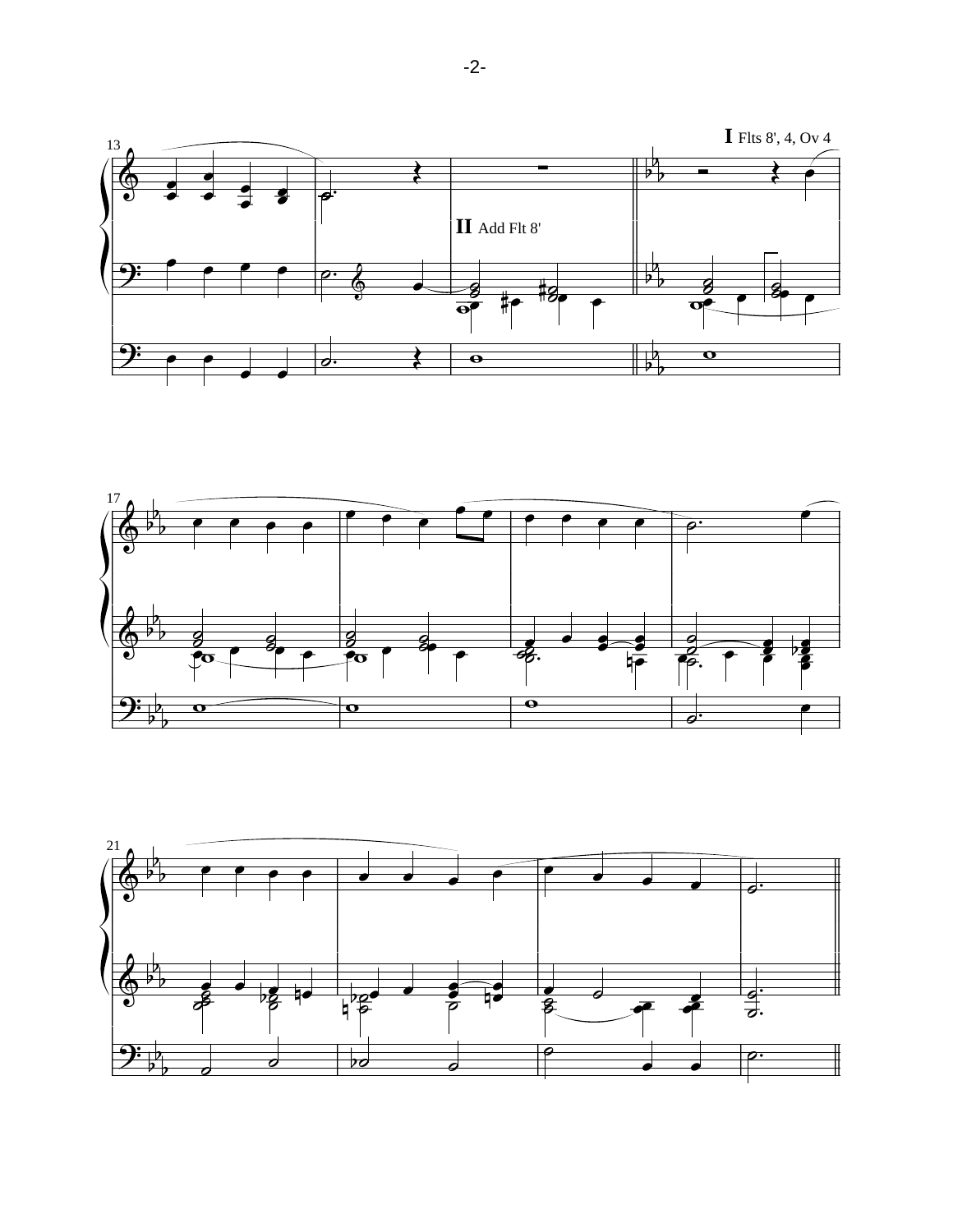



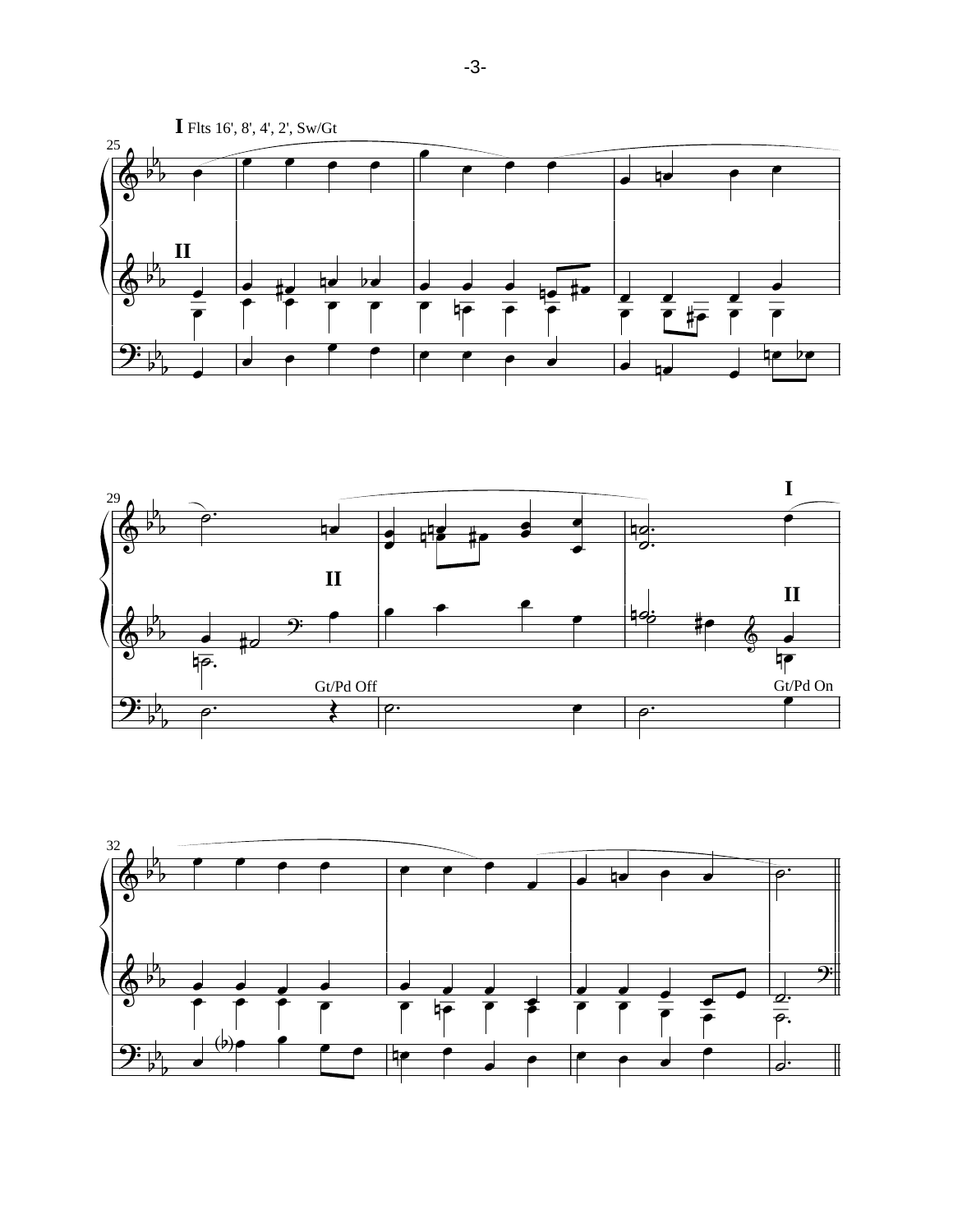



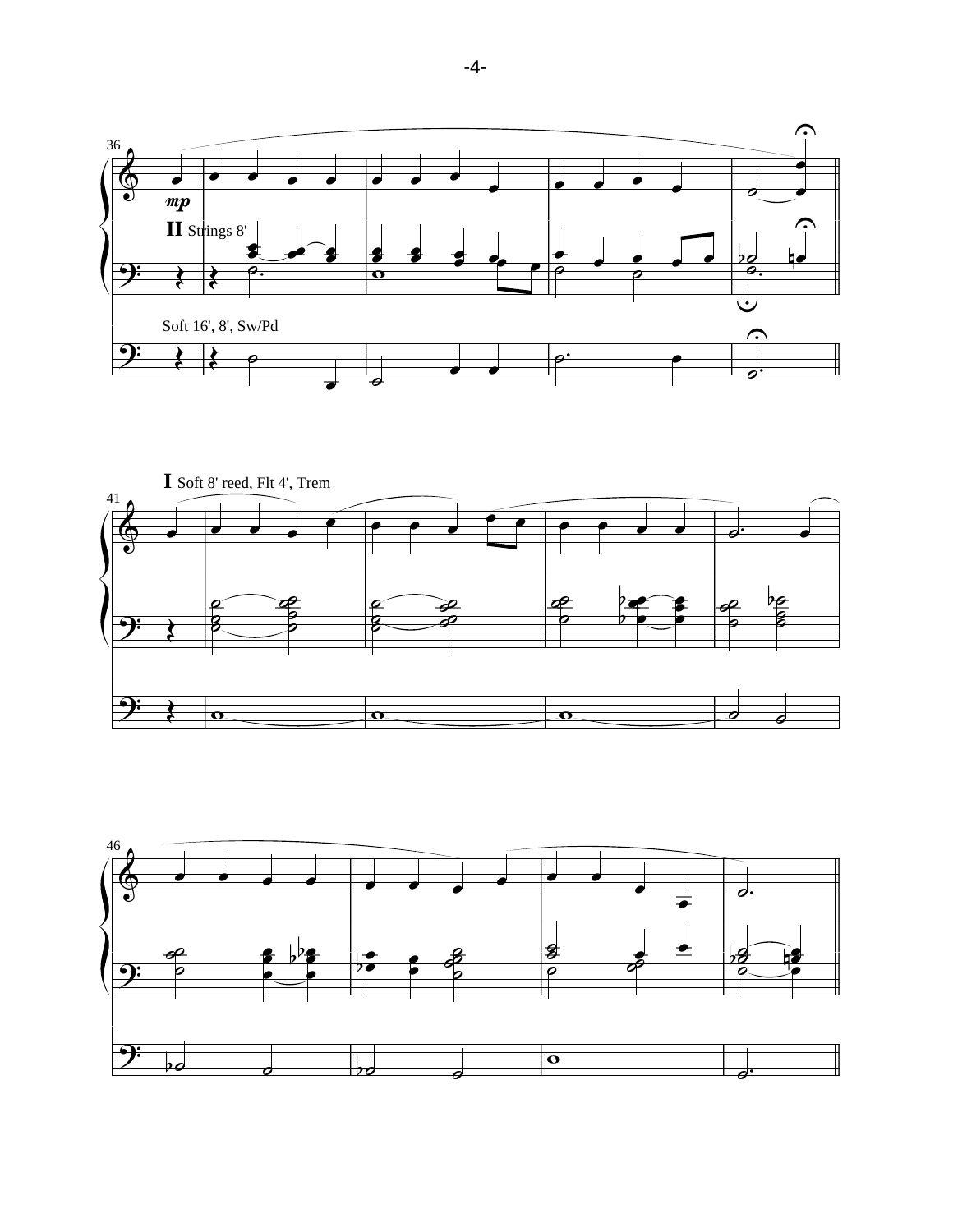